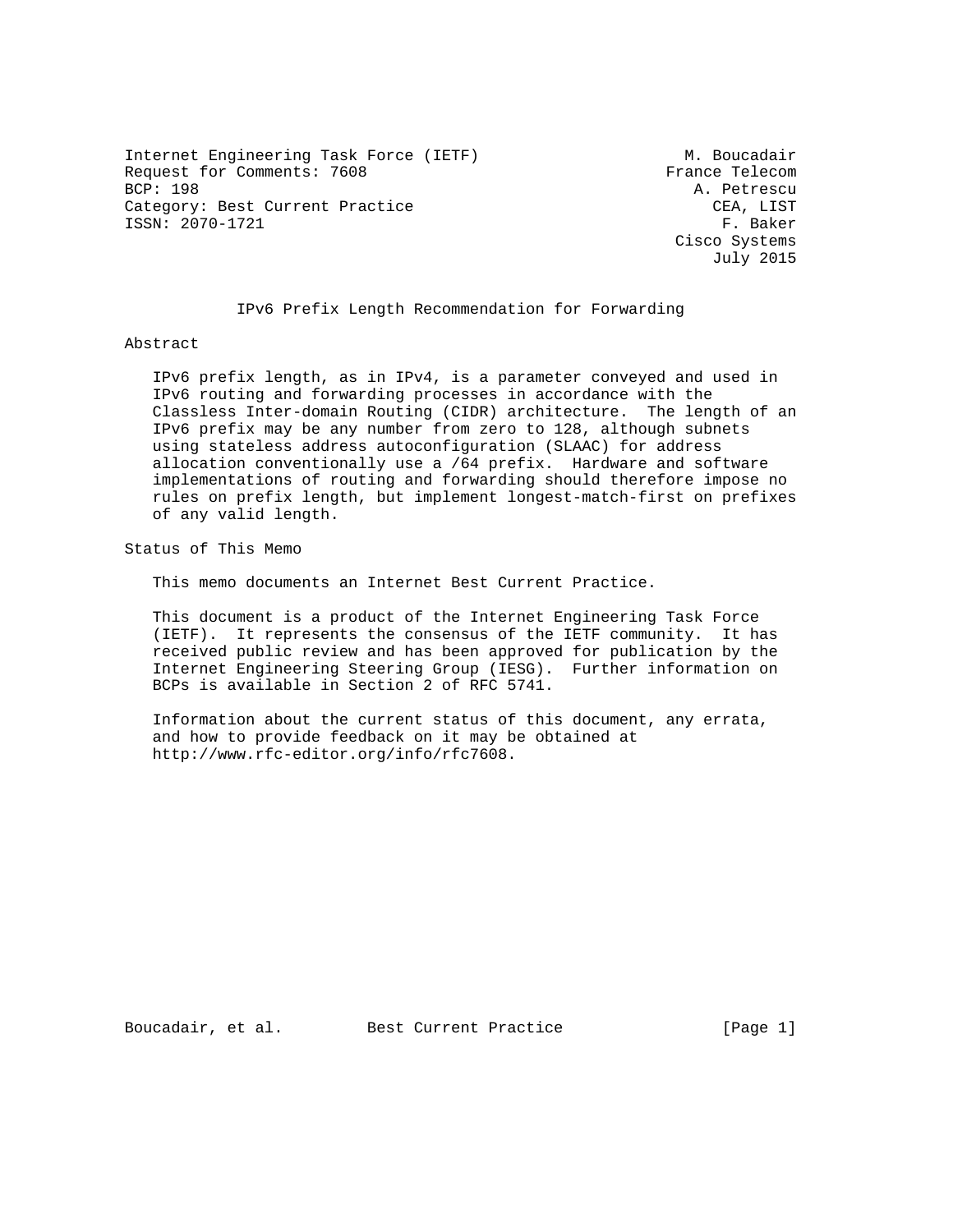## Copyright Notice

 Copyright (c) 2015 IETF Trust and the persons identified as the document authors. All rights reserved.

 This document is subject to BCP 78 and the IETF Trust's Legal Provisions Relating to IETF Documents (http://trustee.ietf.org/license-info) in effect on the date of publication of this document. Please review these documents carefully, as they describe your rights and restrictions with respect to this document. Code Components extracted from this document must include Simplified BSD License text as described in Section 4.e of the Trust Legal Provisions and are provided without warranty as described in the Simplified BSD License.

Table of Contents

| 1.1. Requirements Language 3  |  |
|-------------------------------|--|
|                               |  |
| 3. Security Considerations 4  |  |
|                               |  |
| 4.1. Normative References 4   |  |
| 4.2. Informative References 4 |  |
|                               |  |
|                               |  |
|                               |  |

# 1. Introduction

 Discussions on the 64-bit boundary in IPv6 addressing ([RFC7421]) revealed a need for a clear recommendation on which bits must be used by forwarding decision-making processes. However, such a recommendation was out of scope for that document.

 Although Section 2.5 of [RFC4291] states "IPv6 unicast addresses are aggregatable with prefixes of arbitrary bit-length, similar to IPv4 addresses under Classless Inter-Domain Routing" (CIDR, [RFC4632]), there is still a misinterpretation that IPv6 prefixes can be either /127 ([RFC6164]) or any length up to /64. This misinterpretation is mainly induced by the 64-bit boundary in IPv6 addressing.

 As discussed in [RFC7421], "the notion of a /64 boundary in the address was introduced after the initial design of IPv6, following a period when it was expected to be at /80". This evolution of the IPv6 addressing architecture, resulting in [RFC4291], and followed with the addition of /127 prefixes for point-to-point links, clearly demonstrates the intent for future IPv6 developments to have the flexibility to change this part of the architecture when justified.

Boucadair, et al. Best Current Practice [Page 2]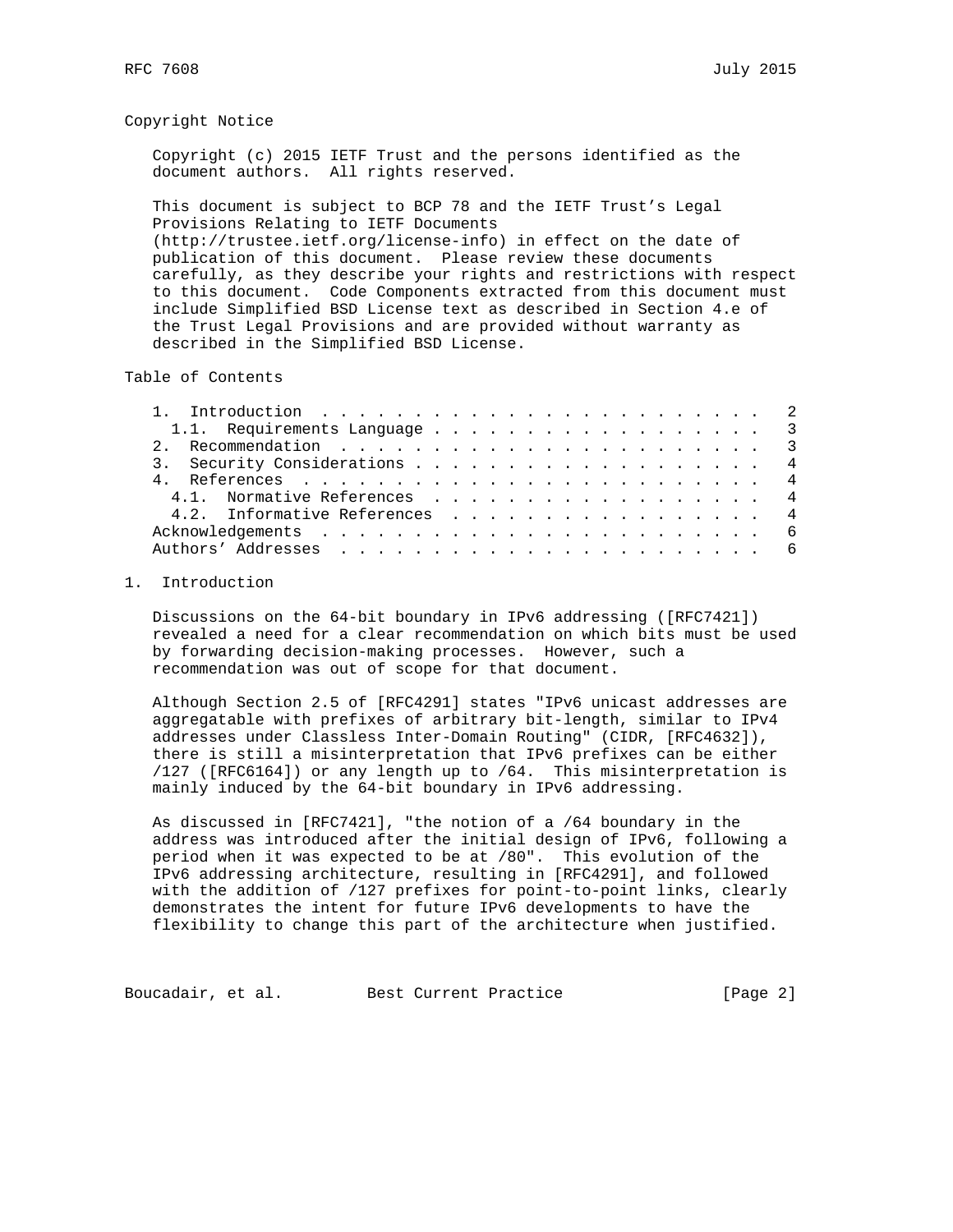It is fundamental not to link routing and forwarding to the IPv6 prefix/address semantics [RFC4291]. This document includes a recommendation in order to support that goal.

 Forwarding decisions rely on the longest-match-first algorithm, which stipulates that, given a choice between two prefixes in the Forwarding Information Base (FIB) of different length that match the destination address in each bit up to their respective lengths, the longer prefix is used. This document's recommendation (Section 2) is that IPv6 forwarding must follow the longest-match-first rule, regardless of prefix length, unless some overriding policy is configured.

 This recommendation does not conflict with the 64-bit boundary for some schemes that based on IPv6 stateless address autoconfiguration (SLAAC) [RFC4862], such as [RFC2464]. Indeed, [RFC7421] clarifies this is only a parameter in the SLAAC process, and other longer prefix lengths are in operational use (e.g., either manually configured or based upon DHCPv6 [RFC3315]).

 A historical background of CIDR is documented in [RFC1380] and Section 2 of [RFC4632].

1.1. Requirements Language

 The key words "MUST", "MUST NOT", "REQUIRED", "SHALL", "SHALL NOT", "SHOULD", "SHOULD NOT", "RECOMMENDED", "MAY", and "OPTIONAL" in this document are to be interpreted as described in RFC 2119 [RFC2119].

2. Recommendation

 IPv6 implementations MUST conform to the rules specified in Section 5.1 of [RFC4632].

 Decision-making processes for forwarding MUST NOT restrict the length of IPv6 prefixes by design. In particular, forwarding processes MUST be designed to process prefixes of any length up to /128, by increments of 1.

 Policies can be enforced to restrict the length of IP prefixes advertised within a given domain or in a given interconnection link. These policies are deployment specific and/or driven by administrative (interconnection) considerations.

Boucadair, et al. Best Current Practice [Page 3]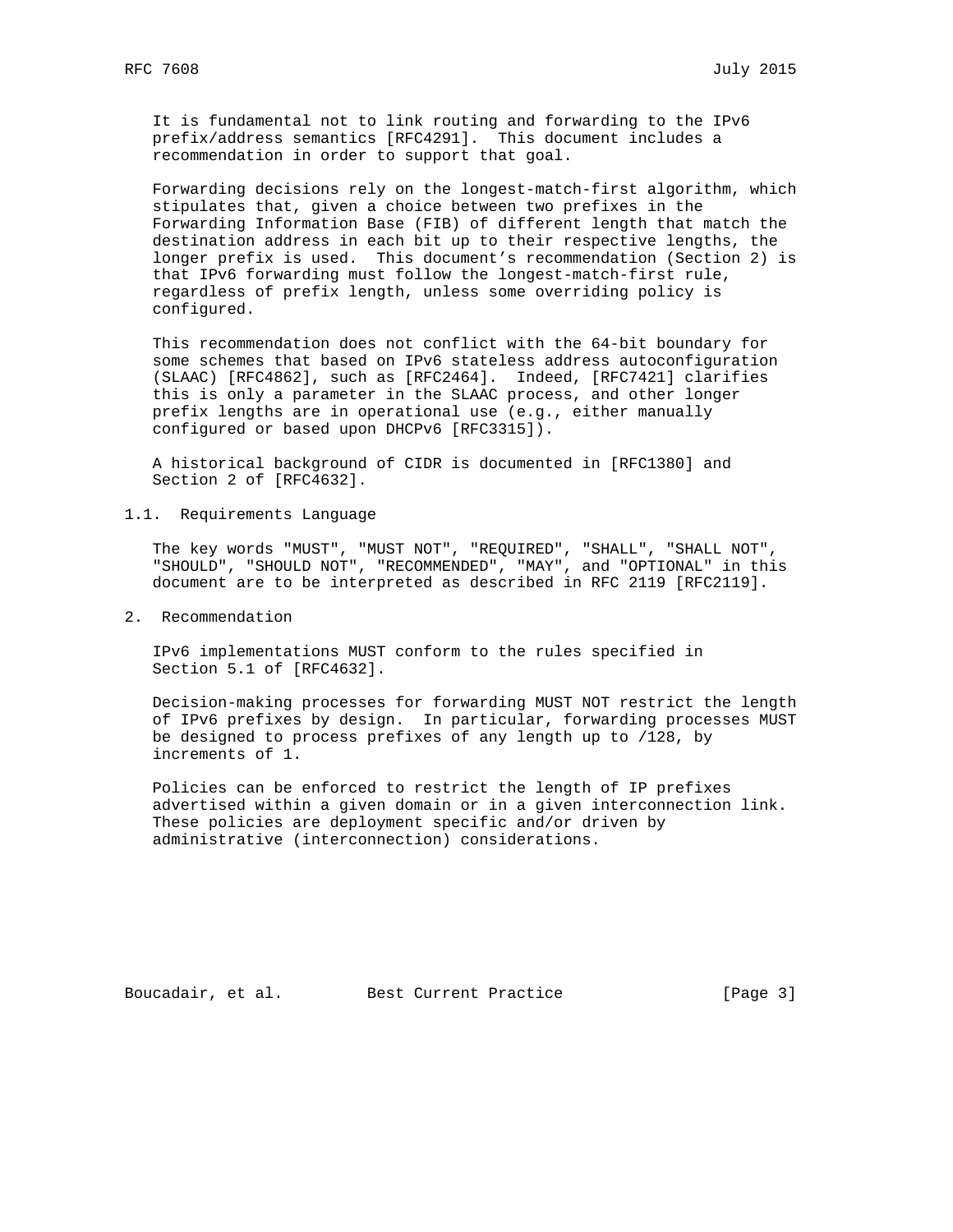3. Security Considerations

 This document does not introduce security issues in addition to what is discussed in [RFC4291].

 IPv6 security issues, including operational ones, are discussed in [RFC4942] and [OPSEC-v6].

- 4. References
- 4.1. Normative References
	- [RFC2119] Bradner, S., "Key words for use in RFCs to Indicate Requirement Levels", BCP 14, RFC 2119, DOI 10.17487/RFC2119, March 1997, <http://www.rfc-editor.org/info/rfc2119>.
	- [RFC4291] Hinden, R. and S. Deering, "IP Version 6 Addressing Architecture", RFC 4291, DOI 10.17487/RFC4291, February 2006, <http://www.rfc-editor.org/info/rfc4291>.
	- [RFC4632] Fuller, V. and T. Li, "Classless Inter-domain Routing (CIDR): The Internet Address Assignment and Aggregation Plan", BCP 122, RFC 4632, DOI 10.17487/RFC4632, August 2006, <http://www.rfc-editor.org/info/rfc4632>.
- 4.2. Informative References
	- [OPSEC-v6] Chittimaneni, K., Kaeo, M., and E. Vyncke, "Operational Security Considerations for IPv6 Networks", Work in Progress, draft-ietf-opsec-v6-06, March 2015.
	- [RFC1380] Gross, P. and P. Almquist, "IESG Deliberations on Routing and Addressing", RFC 1380, DOI 10.17487/RFC1380, November 1992, <http://www.rfc-editor.org/info/rfc1380>.
	- [RFC2464] Crawford, M., "Transmission of IPv6 Packets over Ethernet Networks", RFC 2464, DOI 10.17487/RFC2464, December 1998, <http://www.rfc-editor.org/info/rfc2464>.
	- [RFC3315] Droms, R., Ed., Bound, J., Volz, B., Lemon, T., Perkins, C., and M. Carney, "Dynamic Host Configuration Protocol for IPv6 (DHCPv6)", RFC 3315, DOI 10.17487/RFC3315, July 2003, <http://www.rfc-editor.org/info/rfc3315>.

Boucadair, et al. Best Current Practice [Page 4]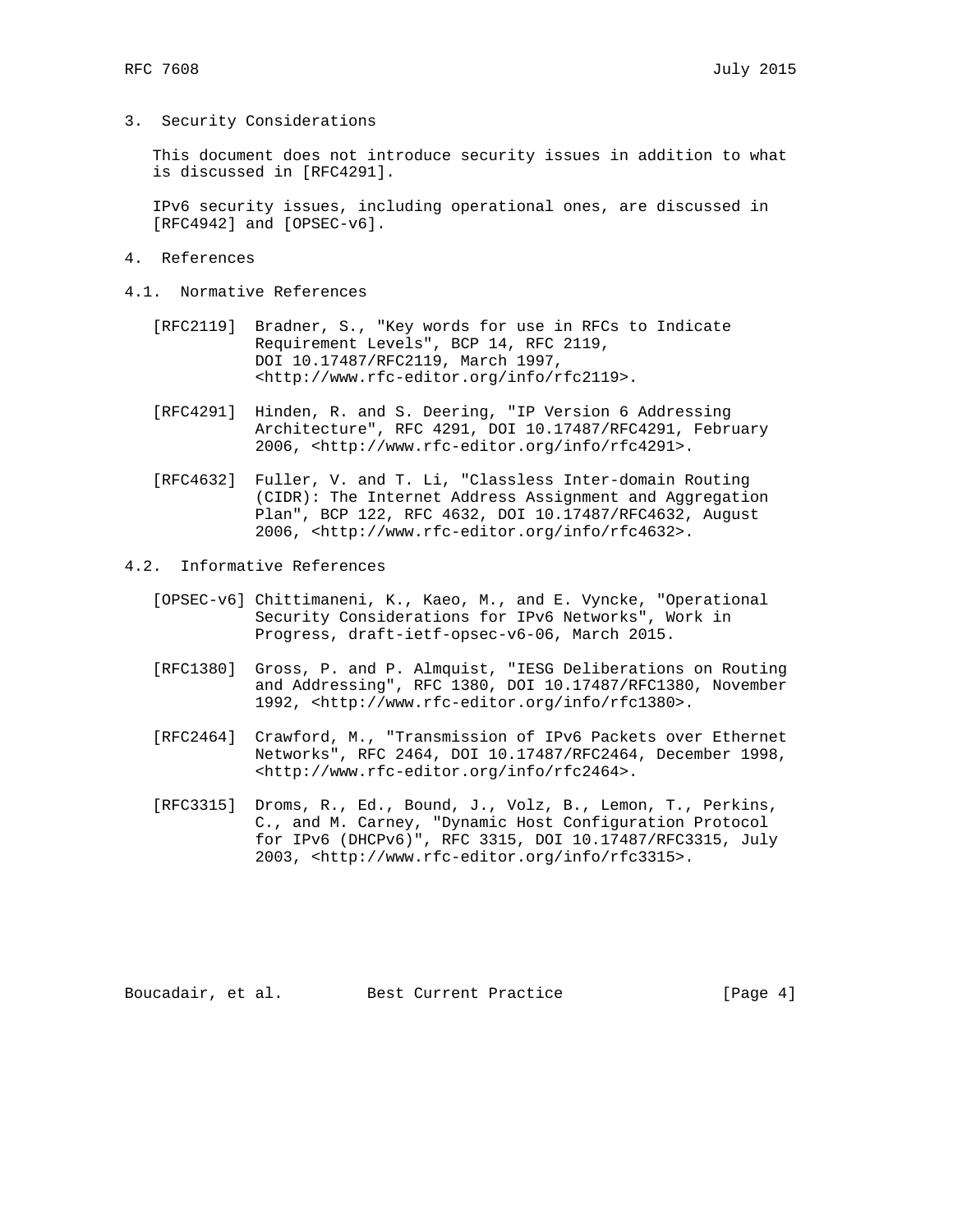- [RFC4862] Thomson, S., Narten, T., and T. Jinmei, "IPv6 Stateless Address Autoconfiguration", RFC 4862, DOI 10.17487/RFC4862, September 2007, <http://www.rfc-editor.org/info/rfc4862>.
- [RFC4942] Davies, E., Krishnan, S., and P. Savola, "IPv6 Transition/ Co-existence Security Considerations", RFC 4942, DOI 10.17487/RFC4942, September 2007, <http://www.rfc-editor.org/info/rfc4942>.
- [RFC6164] Kohno, M., Nitzan, B., Bush, R., Matsuzaki, Y., Colitti, L., and T. Narten, "Using 127-Bit IPv6 Prefixes on Inter- Router Links", RFC 6164, DOI 10.17487/RFC6164, April 2011, <http://www.rfc-editor.org/info/rfc6164>.
- [RFC7421] Carpenter, B., Ed., Chown, T., Gont, F., Jiang, S., Petrescu, A., and A. Yourtchenko, "Analysis of the 64-bit Boundary in IPv6 Addressing", RFC 7421, DOI 10.17487/RFC7421, January 2015, <http://www.rfc-editor.org/info/rfc7421>.

Boucadair, et al. Best Current Practice [Page 5]